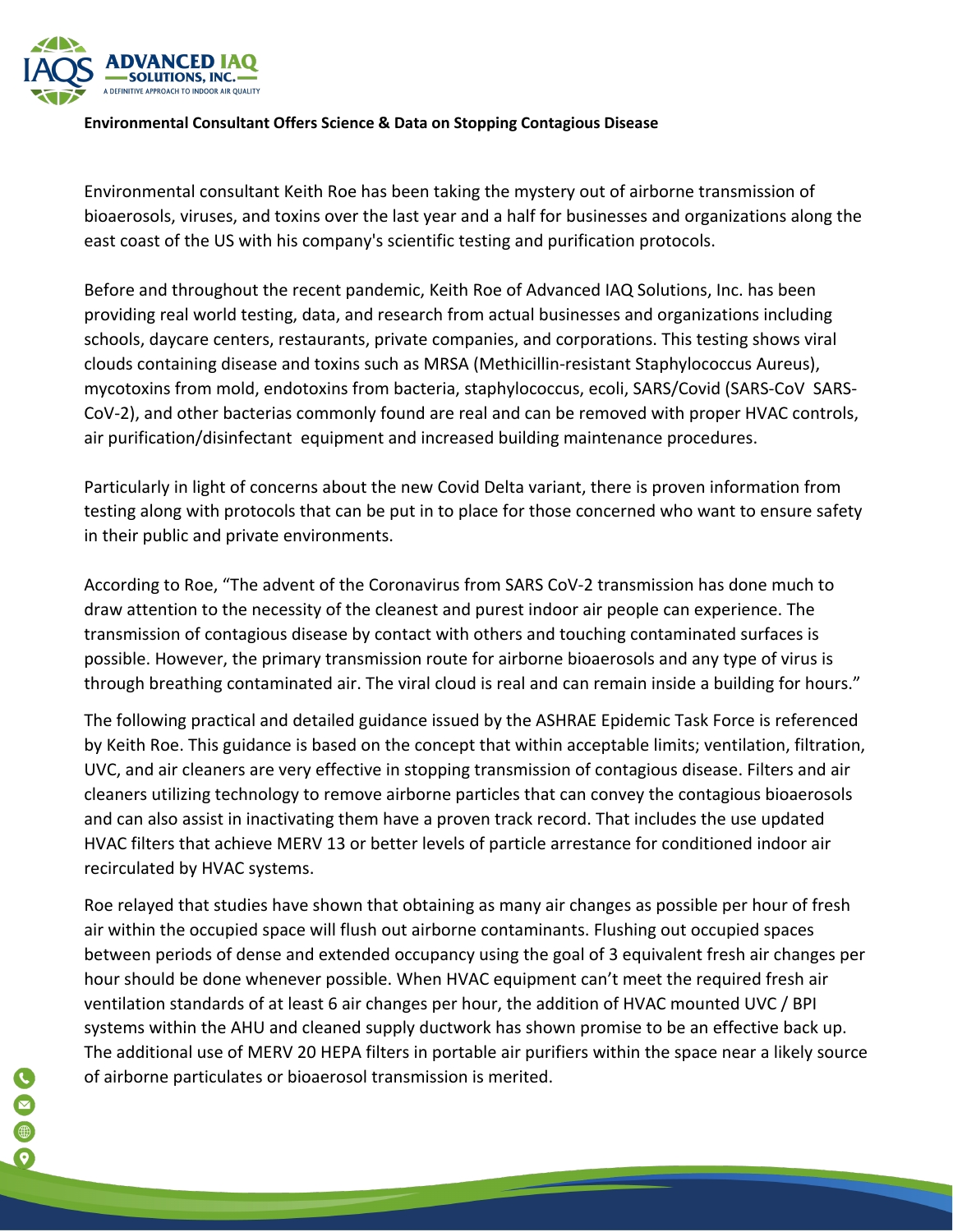

Finding air cleaners that can provide evidence of effectiveness in removing airborne particles and inactivating viruses & bioaerosol contaminants requires some careful research which Advanced IAQ Solutions provides to those interested. The consultations are free and even single individuals or small businesses and organizations with minimal resources can easily get help directly or on the company's website.

There is an area of controversy at this time as to the validity of the testing methods used to establish efficacy. Roe's company is independent of the manufacturers and has conducted testing in numerous facilities they service that shows the effectiveness of removing toxins, bioaerosols, and viruses from the indoor air and backs up the larger studies referenced. This data can be provided and explained by contacting Advanced IAQ Solutions, Inc. for those needing assistance.

For more information, those interested can also read the Epidemic Task Force *Filtration and Disinfection Guide https://www.ashrae.org/file%20library/technical%20resources/covid-19/ashraefiltration\_disinfection-c19-guidance.pdf and ASHRAE Position Document on Filtration and Air Cleaning, reaffirmed February 2, 2021.* Reading the study and test results provided by manufacturers & field testers like Advanced IAQ Solutions, and comparing them to those guidelines is worthwhile homework prior to purchasing any portable units or building level installed units.

Keith Roe shared the following when asked how to go about protecting one's indoor air from threats. "Remember, it's science backed facts people should follow, not just well written marketing promises of performance. Knowing where the unit will be located to provide as much air flow as possible throughout the space should be part of your pre-purchase planning. Don't forget the recommendation of at least 3 air turns per hour. That will require knowing the cubic feet per hour rate of conditioned air from the unit and dividing it by the cubic feet in the space. Last but not least, know what maintenance schedule the unit requires, the frequency of filter & media, and UV bulb changes & the associated costs."

According to Roe and his knowledge obtained from years of field test results and decades of Environmental Restoration projects, a combination of these proven, preventative steps will produce the best results. An investment of time and money in these areas will pay back with better health, safety, and peace of mind.

Advanced IAQ Solutions, Inc. Keith Roe CIE/CMC Keith.roe@rcn.com www.advancediaqconsulting.com